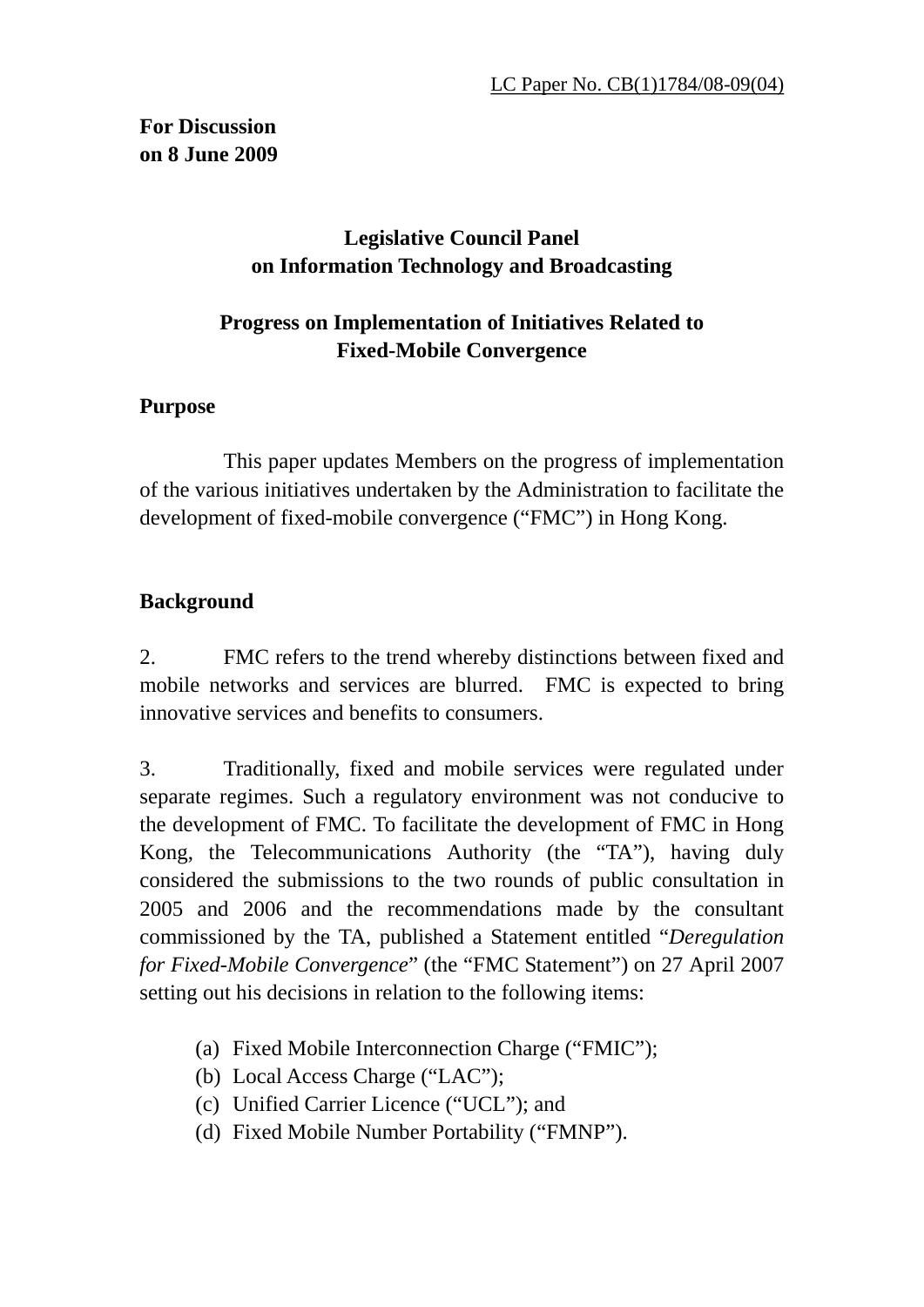The Executive Summary of the FMC Statement is at **Annex**. This Panel was briefed on the FMC Statement at its meeting of 11 June 2007.

4. This paper gives an update on the follow-up action that has been undertaken by Office of the Telecommunications Authority ("OFTA") in respect of the items in paragraph 3.

# **De-regulation of FMIC**

5. In the FMC Statement, the TA decided to withdraw the regulatory guidance on FMIC in favour of a Mobile Party's Network Pay ("MPNP") arrangement<sup>1</sup>, which was set out in a TA Statement entitled "*Interconnection and Related Competition Issues Statement No. 7 (Second Revision) – 'Carrier-to-Carrier Charging Principles*', *18 March 2002*" ("Statement No. 7"). To phase in the change smoothly, the TA set a two-year transitional period whereby operators might negotiate with each other on the replacement mechanisms to be applied during or after the transition period. After the transition period ended on 27 April 2009, FMIC would be determined by commercial negotiations and agreements between the fixed network operators ("FNOs") and mobile network operators ("MNOs"). In order not to interfere with such negotiations, the TA does not intend to issue replacement guidance after 27 April 2009. However, the TA will monitor market developments closely and if market conditions change, he will re-consider the need for regulatory guidance on FMIC. The interested parties will be fully consulted if the TA intends to issue regulatory guidance on FMIC in future.

### *Follow-up Actions*

6. During the transition, the TA has been encouraging and facilitating FNOs and MNOs to take part in negotiations on the new FMIC arrangement. The TA faced legal challenges from one interested party on his decision to de-regulate the FMIC arrangement, both in the Court and before the Telecommunications (Competition Provisions)

<sup>&</sup>lt;u>.</u>  $1$  The amount of FMIC received by fixed operators under the MPNP arrangement was estimated to be about HK\$600 million per year.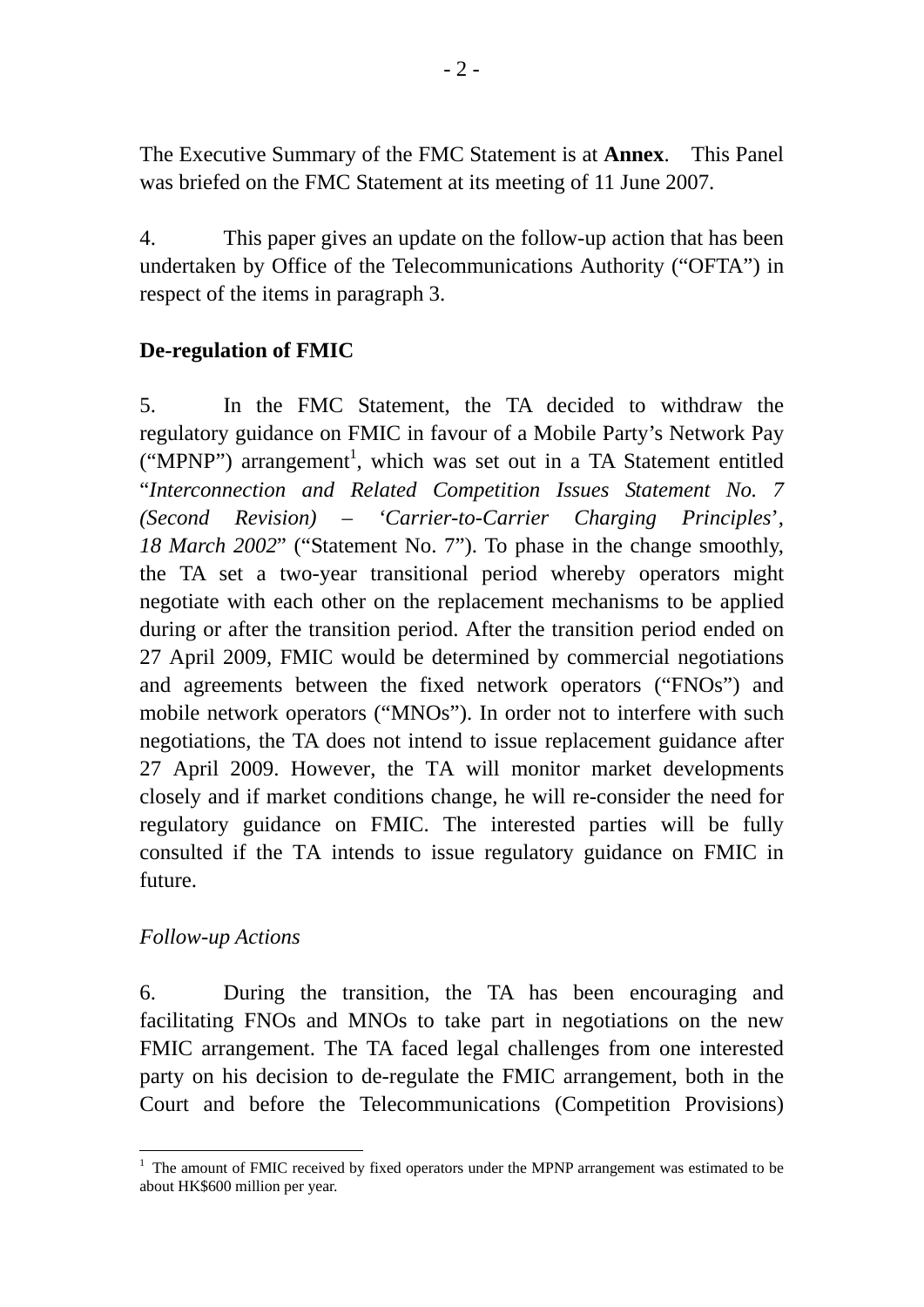Appeal Board (the "Appeal Board")<sup>2</sup>. The cases were dismissed. The verdicts were appealed but the Court of Appeal also affirmed the lawfulness of the TA's decision.

7. On 1 June 2008, PCCW HKT-Telephone Limited ("PCCW"), the incumbent FNO, increased its FMIC tariff by 25%. In response, two MNOs filed complaints to the TA alleging that the conduct of PCCW in relation to the tariff increase was anti-competitive and therefore violated the competition provisions under the Telecommunications Ordinance (the "Ordinance"). The TA is investigating the complaints. Separately, two MNOs appealed to the Appeal Board against the TA's decision to grant deemed approval to the tariff increase<sup>3</sup>. In January 2009, the Appeal Board acceded to the request from parties concerned for adjournment of proceedings in the light of the complaint investigation by the TA.

8. The withdrawal of regulatory guidance on FMIC came into effect on 27 April 2009 as planned with the Statement No. 7 suitably amended taking into account the industry views. According to the information made available to the TA, quite a few major fixed and mobile operators have already reached some form of agreement or understanding on the post-transitional FMIC arrangements. Among those agreements or understanding reached, the charging arrangements adopted by the concerned parties are invariably based on the so-called "Bill-And-Keep" model, whereby interconnecting parties agree not to charge each other for traffic flowing between their networks. For other operators which have not yet reached agreements, the TA has urged them to continue their negotiations. The TA has made it clear that he is prepared to offer

1

<sup>&</sup>lt;sup>2</sup> The Telecommunications (Competition Provisions) Appeal Board is set up pursuant to section  $32M$ of the Telecommunications Ordinance to consider appeals against the TA's directions, determinations and decisions related to the competition provisions of the Ordinance.

<sup>&</sup>lt;sup>3</sup> Prior to de-regulation of the FMIC, under the fixed carrier licence of PCCW, an amendment to the existing FMIC tariff is deemed to be approved unless the TA notifies the licensee in writing, within 30 days after receiving the proposed amendment from the licensee, of the TA's opinion that the amendment would contravene the competition provisions of the Telecommunications Ordinance. On 23 May 2008, the TA issued a press release indicating his view that there was no conclusive basis for saying that the tariff increase proposed by PCCW would contravene any of the competition provisions in the Ordinance. However, the TA did not give any positive clearance to the application and indicated that any party who considered that the tariff increase would have an anti-competitive effect in any telecommunications services market in contravention of competition provisions in the Ordinance might state its case to him. Starting from 27April 2009, amendment to the FMIC tariff of PCCW is no longer subject to such approval by the TA.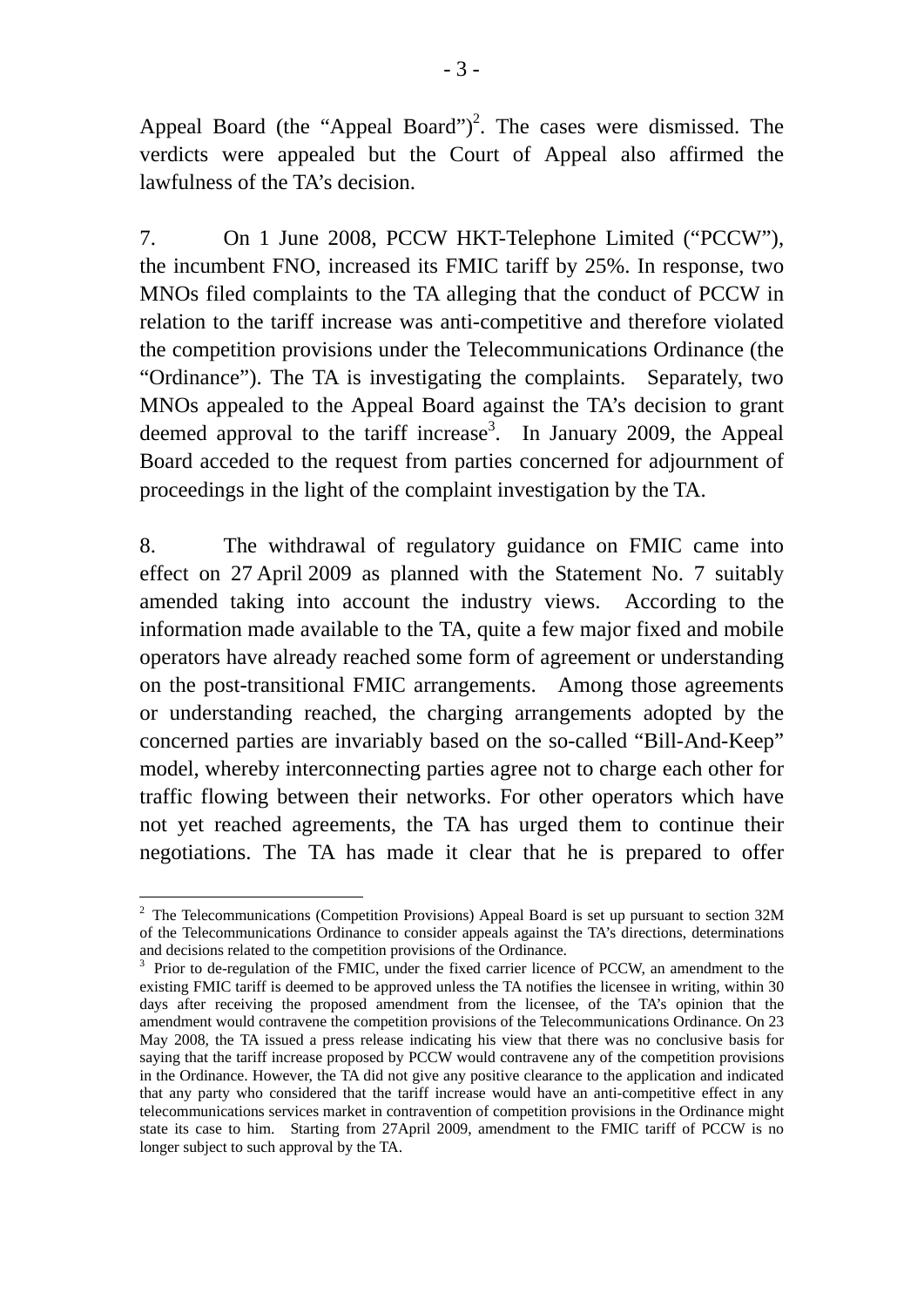assistance to facilitate negotiations and to ensure effective market operation for various services. Given the positive progress of negotiation in general among the market players, the TA does not see the need for intervention at this stage. If parties have engaged in negotiation in good faith but still failed to reach agreement and if the public interest so warrants, the TA will consider the appropriate intervention needed, including the use of the power granted under the Ordinance.

### *International Call Forwarding Services ("ICFS")*

9. Another type of interconnection charge closely associated with the FMIC is ICFS, which is a service offered by ICFS providers (which may be FNOs or external telecommunications service ("ETS") operators) allowing a mobile user, when he is situated outside Hong Kong, to receive calls to his Hong Kong mobile number by forwarding the calls to a Hong Kong fixed number and the calls are in turn forwarded to a non-Hong Kong mobile number. ICFS is a popular substitute for mobile roaming service due to its competitive price. ICFS providers providing this service are subject to an ICFS interconnection charge levied by MNOs in order that they may recover the cost incurred for the delivery of ICFS traffic. This interconnection charge includes, among others, a FMIC cost component. In the FMC Statement, the TA has stated that he would review the ICFS arrangement upon requests from the industry.

10. The charge level of the FMIC component in the ICFS interconnection charge was set at a fixed level by a determination made by the TA in 2003 (the "2003 ICFS Determination"), and it was based on the then prevailing market rate of FMIC. However, maintaining the FMIC at a fixed level after de-regulation of FMIC would not be consistent with the decision promulgated in the FMC Statement. In response to requests from the industry, a consultation paper was published on 19 March 2009 to solicit views on varying the 2003 ICFS Determination so that we may continue to cope with the changes consequential to the withdrawal of FMIC guidance. Having duly considered the views received, the TA issued a variation of determination on 19 May 2009, setting out (a) for the period prior to 27 April 2009, the ICFS interconnection charge (including the FMIC component) is to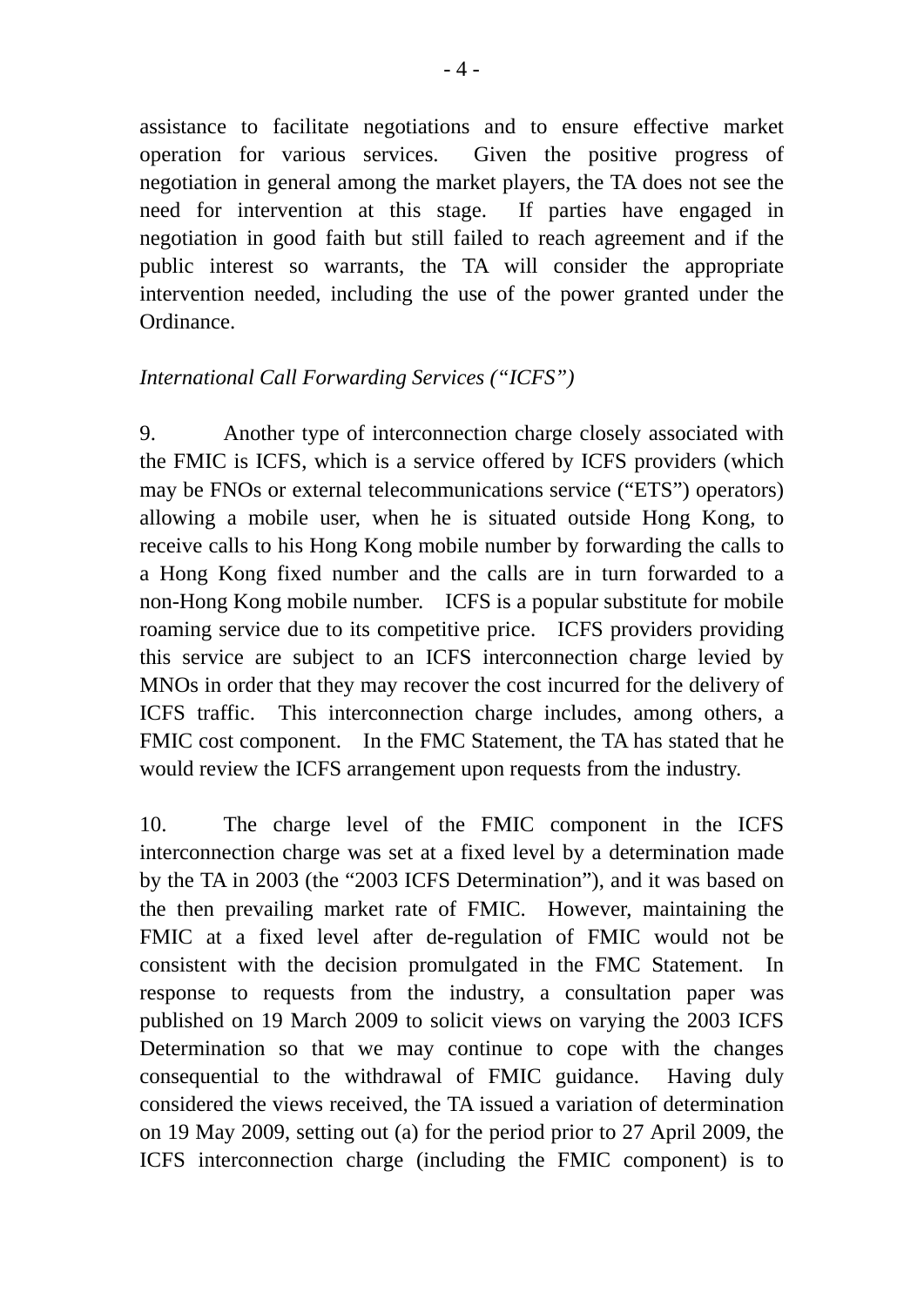remain unchanged; (b) for the period on or after 27 April 2009, the ICFS interconnection charge shall be varied according to the market outcome of the FMIC component agreed between interconnecting FNOs and MNOs, based on the formula adopted under the 2003 ICFS Determination.

11. The TA also makes it clear that he will conduct a comprehensive review of the ICFS arrangement after the conclusion of the commercial negotiations of the FMIC arrangement between the MNOs and FNOs. The TA is hopeful that by then the MNOs and the FNOs should be able to reach agreements on other issues as well (such as the interconnection links) and he will then be able to revisit the ICFS regulatory regime in a holistic manner.

### **LAC**

12. LAC is an interconnection charge payable by ETS operators to local network operators to compensate the latter for use of their local network facilities for delivery of external traffic. The LAC mechanism was introduced in January 1999 when the then external service franchise was terminated. The LAC received by FNOs is regulated and the level of LAC received by the incumbent FNO (i.e. PCCW) is governed by a determination made by the TA in 1998. Other FNOs generally set their LAC by making reference to the LAC of PCCW. On the other hand, LAC levied by MNOs has never been regulated and is subject to commercial agreements only. However, the market situation has been such that the MNOs have not levied any LAC since January 1999. In the FMC Statement, having considered the prevailing market conditions and also the views and comments received during the consultations, the TA concluded that while there was room for de-regulation of the level of LAC, he would not do so for the time being but would continue to monitor whether more effective competition would be developed for LAC upon the de-regulation of FMIC before initiating another review.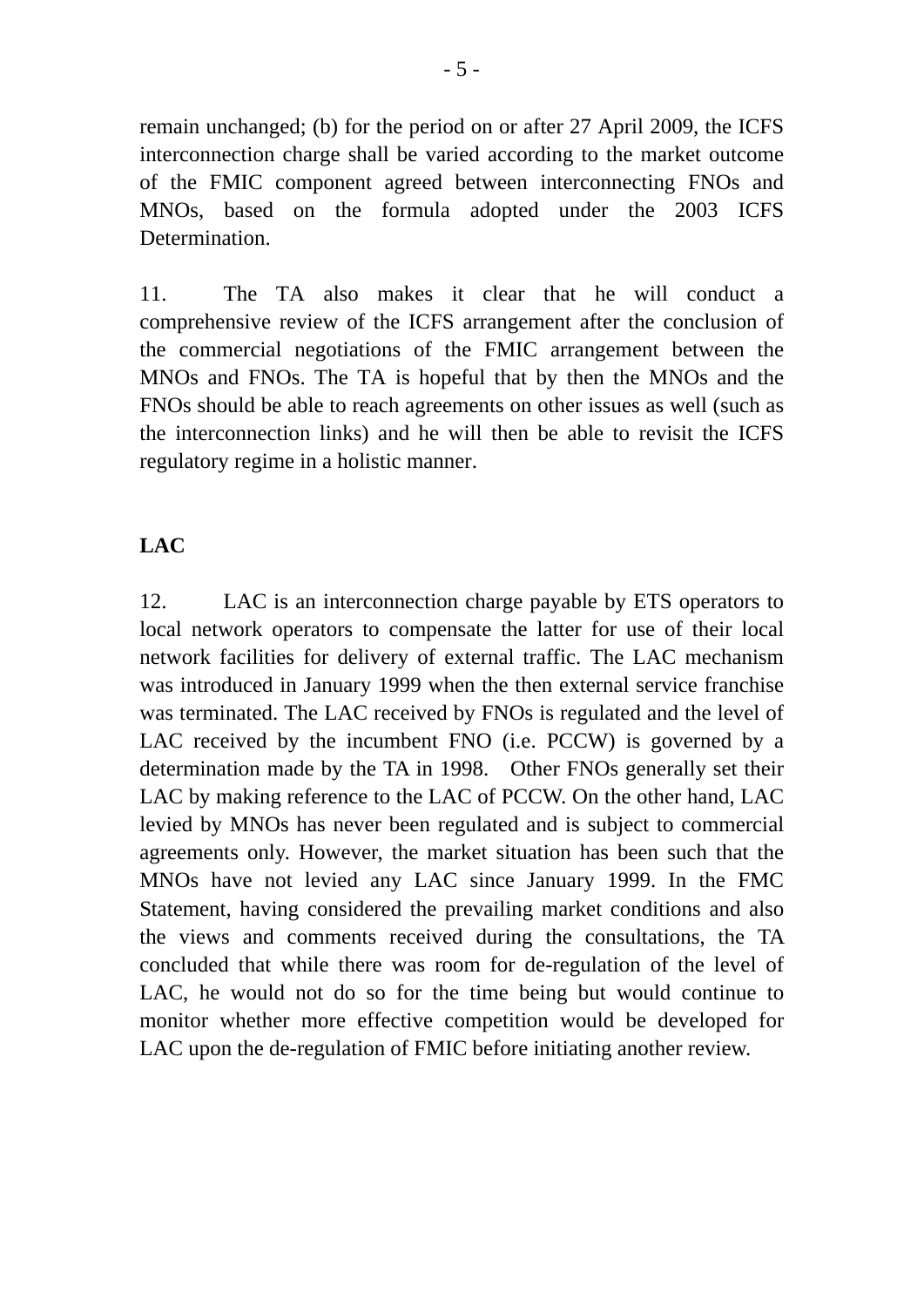### *Follow-up Actions*

13. The FMIC de-regulation has created a ripple effect on the LAC market. In the process of negotiation on the new FMIC arrangements, most MNOs have published their own FMIC tariffs as a counter-claim on the interconnection charge chargeable by  $FNOs<sup>4</sup>$ . A FNO which had yet to reach agreement with a MNO reacted by announcing that it will pass on the charges to ETS operators for delivery of external calls to or from the MNO. ETS operators have in turn voiced out their concern on this potential increase in interconnection charges to the TA and in the public domain. Although the incident has been settled through mediation by different parties, it highlighted the need to start the LAC review as soon as possible. The TA has already begun the review and plans to consult the industry on the way forward in the second half of 2009.

# **UCL**

14. In the FMC environment, it will be difficult to draw a clear line of demarcation between a fixed or a mobile service, or classify a network operator as a FNO or a MNO. Therefore, maintaining separate licensing regimes for fixed and mobile services would not be an optimal arrangement. In the FMC Statement, the TA recommended the creation of UCL as a new, harmonised licensing regime which would cover the provision of any fixed, mobile or converged service under the same licence.

### *Follow-up Actions*

(A) Creation of UCL

15. In view of the TA's recommendation, in December 2007 the Secretary for Commerce and Economic Development ("SCED") issued a consultation paper entitled "*Consultation Paper on the Creation of a Unified Carrier Licence under the Telecommunications Ordinance*", which set out proposals on the general conditions, period of validity and fees for the UCL. On the same date, the TA issued a separate

<sup>&</sup>lt;u>.</u> <sup>4</sup> Among the five MNOs in Hong Kong, four MNOs (SmarTone, China Mobile, CSL and Hutchison) have all published their FMIC tariffs.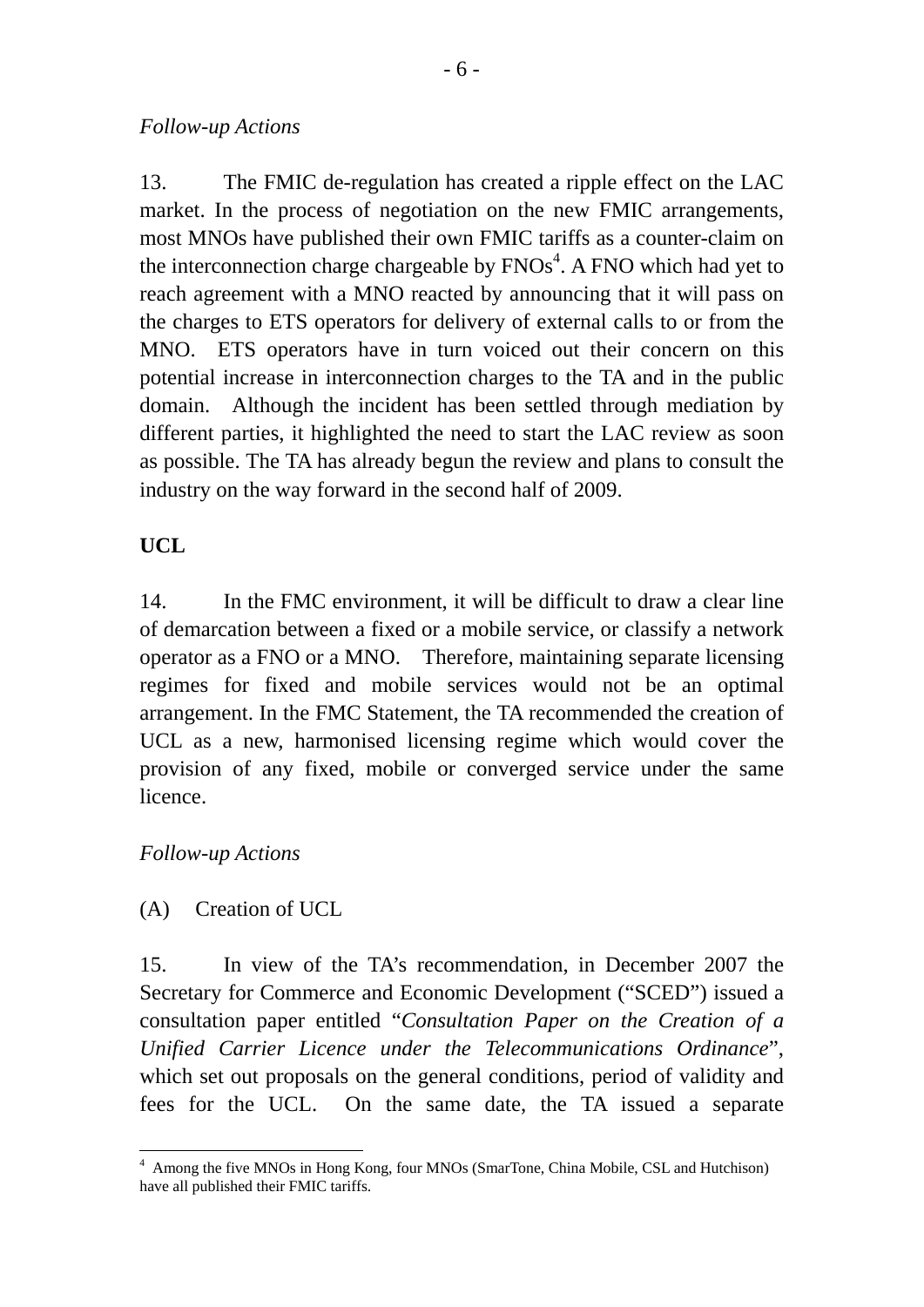consultation paper entitled "*Licensing Framework for Unified Carrier Licence*" covering the special conditions proposed to be attached to the UCL, the general approach for granting a UCL under different scenarios, and the arrangement for migration of the existing carrier licences to UCLs. Having considered the views and comments received on the public consultation, the SCED decided to create the UCL.

16. At the meetings of this Panel on 14 January 2008 and 13 May 2008, Members were briefed about the consultation exercises on the creation of UCL and their results respectively. The necessary subsidiary legislation for the creation of the UCL was passed without amendment upon the expiry of the negative vetting period and took effect on 1 August 2008.

17. With the implementation of the UCL regime on 1 August 2008, the TA will only issue the UCL, in lieu of the previous Fixed Carrier Licence ("FCL) and Mobile Carrier Licence ("MCL"), for licensing fixed and mobile carrier services. Existing FCLs and MCLs will remain in force until their expiry or voluntary surrender to the TA upon which they will be replaced by UCLs. As of end April 2009, OFTA has issued 13 UCLs, including four new licences for external fixed services, three new licences for mobile services and six for conversion of existing FCLs and MCL<sub>s</sub>.

(B) Number Fee

18. Licence fees payable under licences issued by OFTA are designed for cost recovery of the expenses of OFTA in administering the telecommunications licences. Apart from cost recovery considerations, in order to encourage the efficient use of scarce resource of telecommunications numbers and prolong the life span of the existing 8-digit numbering plan, a "number fee" was introduced under the UCL whereby a variable fee of \$3 would be charged for each subscriber number allocated to a licensee, irrespective of whether the number is assigned to a customer or not. The number fee seeks to provide a financial incentive for operators not to hold on to idle or unused numbers, since they may return unused number to the TA to reduce the licence fee payable.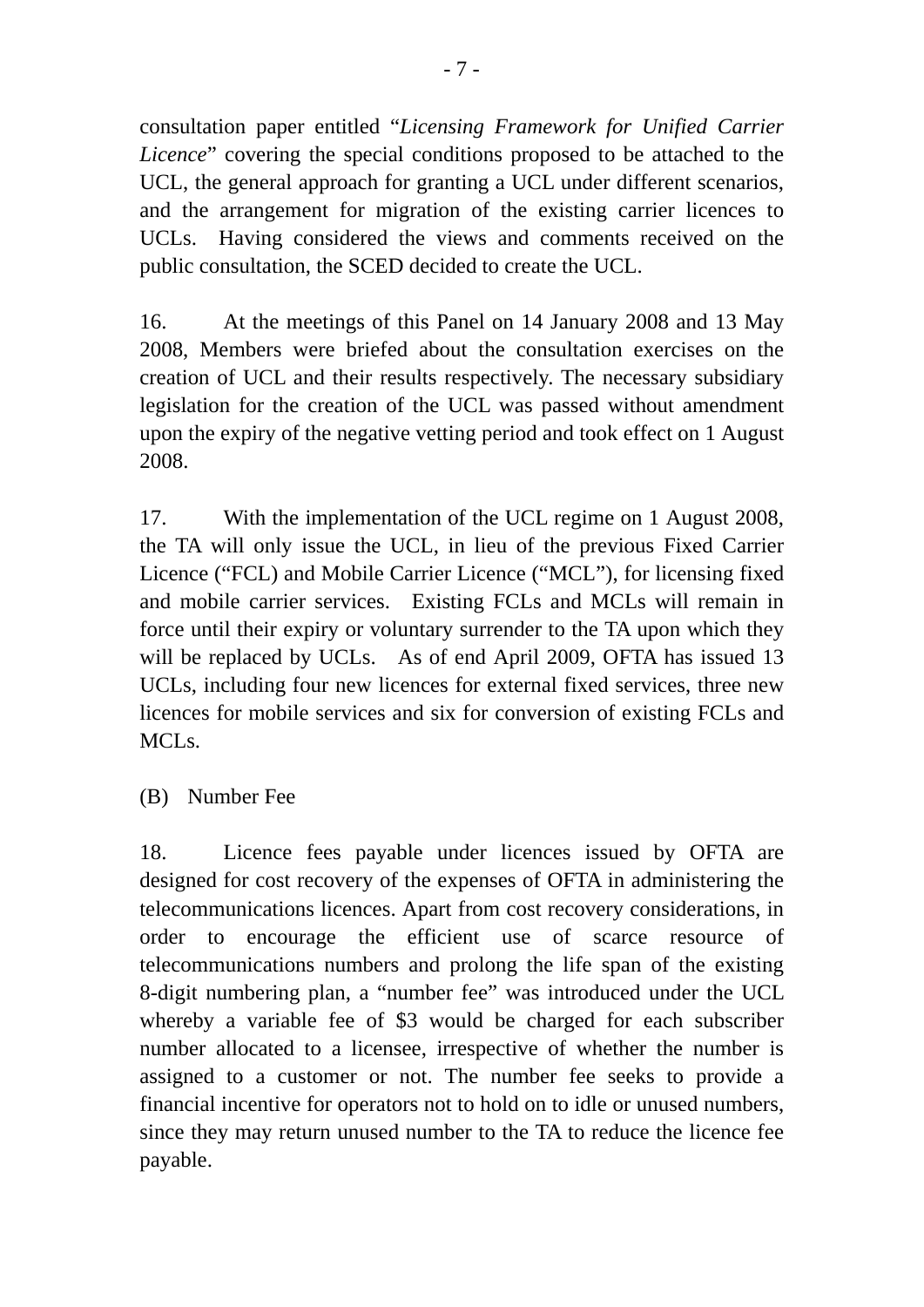19. At the meetings of this Panel on 14 January 2008 and 13 May 2008, Members raised their concerns whether the number fee should apply to paging service to encourage operators to return the under-utilized numbers with prefix "7". The issue was also discussed in the Legislative Council Subcommittee set up to consider the subsidiary legislation for the creation of the UCL. The Administration expressed support for a proposal to extend the number fee to paging operators and mobile virtual network operators ("MVNOs") with a view to providing financial incentives for them to return idle numbers to OFTA. Having consulted the industry and the parties concerned, the TA decided to impose number fee for public radio paging service operators and MVNOs with effect from 1 June 2009. Furthermore, in another consultation launched by the TA on 11 March  $2009^5$ , the TA proposed to reduce the number fee under the Services-Based Operators ("SBO") Licence from HK\$7 to HK\$3 in order to align it with that of UCL and other licences. When this proposal is implemented, the numbers allocated for use by all telecommunications licensees will be subject to the same number fee.

20. In addition to the number fee, OFTA will implement administrative measures to extend the life span of the 8-digit numbering plan. A Working Group on Numbering Issues, with participation from various stakeholders (including operators, vendors, the Consumer Council, Hong Kong Telecommunications Users Group and the Hong Kong Institution of Engineers), was set up to examine administrative measures to improve number utilization. These include allocating smaller number blocks (to be reduced from the previous size of 100,000 to 10,000 numbers per block), raising the threshold for operators' eligibility to apply to the TA for the allocation of new numbers from 60% to 70%, and permitting operators to return non-consecutive idle numbers. These measures have been adopted and fully implemented since February 2009.

21. With the introduction of the number fee mechanism and the administrative procedure to return unused numbers in place, about 690,000 numbers have already been returned to OFTA by MNOs, SBOs

1

<sup>5</sup> See the consultation paper on "*Review of the Public Non-Exclusive Telecommunications Service and Services-Based Operator Licensing Regimes*" issued by the TA on 11 March 2009. This is the subject matter of another agenda item at the same Panel meeting on 8 June 2009.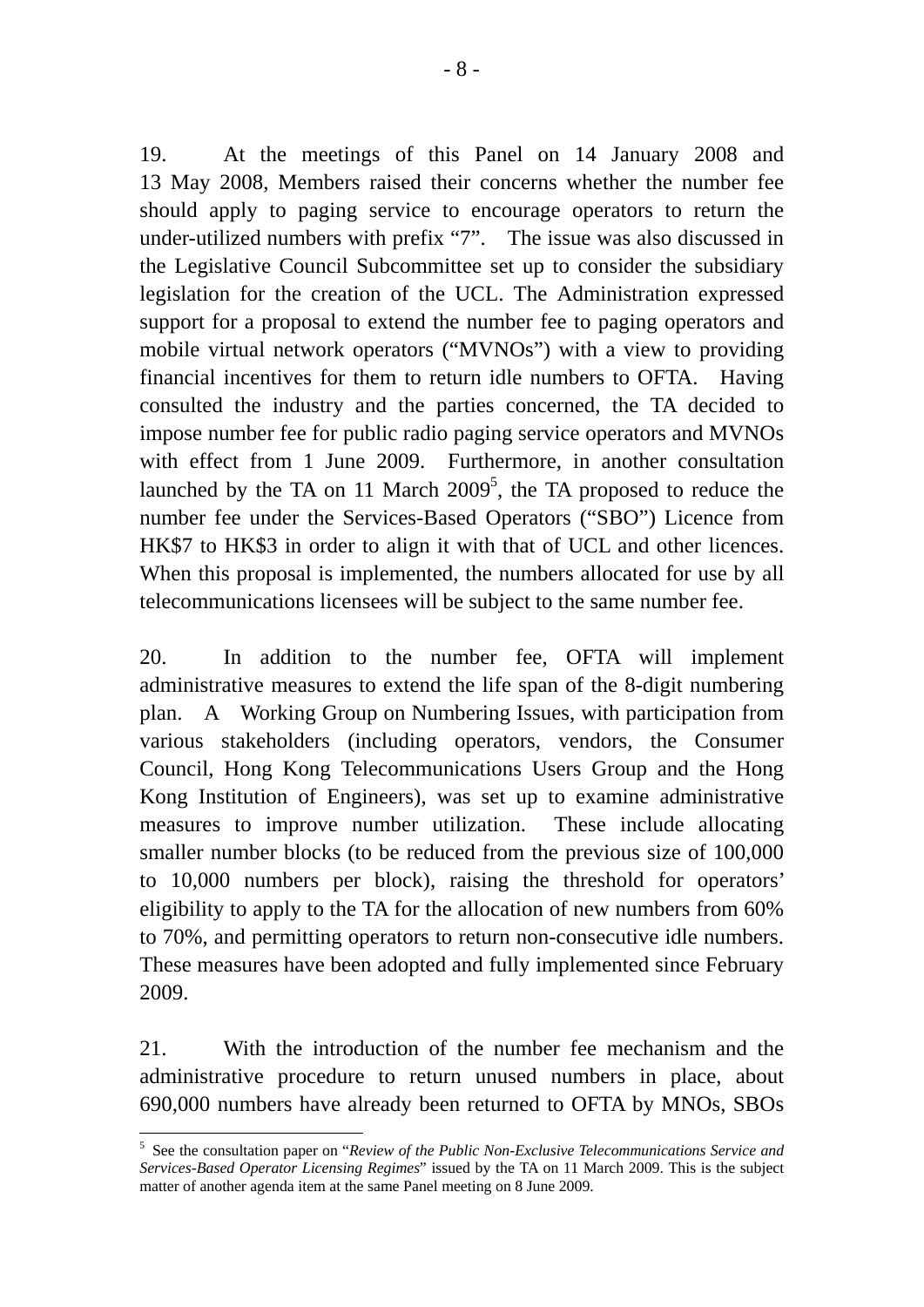and radio paging operators. As more and more licensees will be subject to the number fee, it is expected an appreciable quantity of unused numbers will be returned by operators for re-allocation by OFTA, thus achieving the original objective behind the introduction of the "number fee" mechanism, i.e. promoting more efficient use of numbers.

# **FMNP**

22. At present, number portability across fixed and mobile platforms is not supported. In the FMC environment, a user may be assigned with a single number for both fixed and mobile services and there may be a need for FMNP, which allows the user to retain his telephone number when switching subscription from fixed service to mobile service, or vice versa. However, once FMNP is implemented, fixed and mobile numbers will no longer be distinguishable. In the FMC Statement, the TA decided to ascertain the market demand for FMNP before coming up with a firm proposal for its introduction in Hong Kong.

# *Follow-up Action*

23. In February 2008, OFTA completed a market survey about the demand for FMNP. The results of the survey showed that in general, while there is some public demand for FMNP, the demand is not high as only 25% of residential line users and 26% of business line users will opt for porting their fixed numbers to mobile networks if FMNP is available. The corresponding figures for porting mobile numbers to the fixed networks are much lower, in the range of 9% for residential line users and 7% for business line users respectively.

24. Having regard to the results of the survey, the views collected from previous consultation exercises and the experience of implementing FMNP in other economies, the TA considers that there is insufficient justification to mandate the implementation of FMNP. However, he considers that it should be in the public interest to allow individual operators to make their own business decisions to implement FMNP on a voluntary basis. On 31 October 2008, the TA issued a "*Consultation Paper on Fixed Mobile Number Portability*" to solicit further views from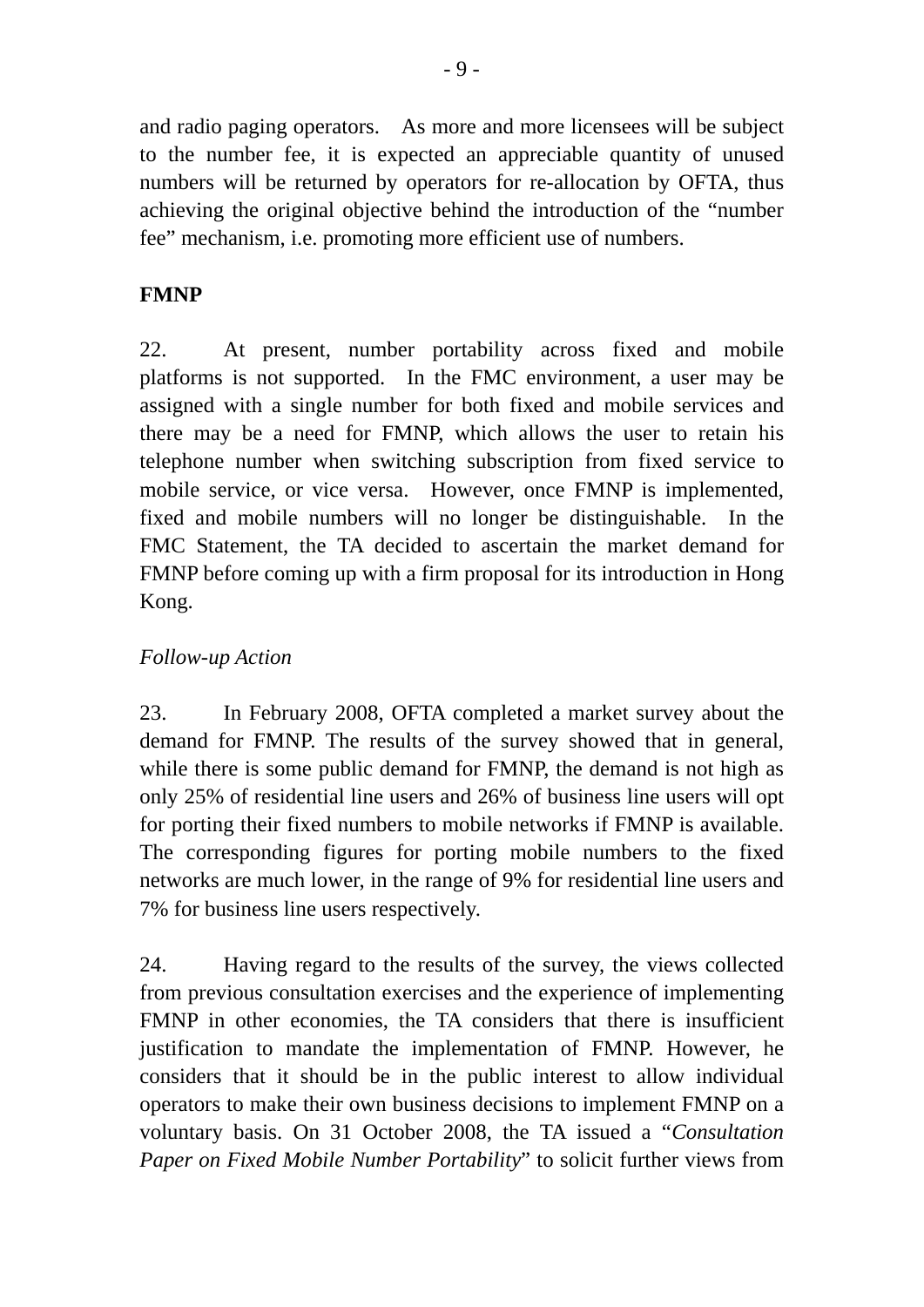the public on the possibility and guiding principles for the voluntary implementation of FMNP. The TA is considering the submissions received and plans to issue a Statement setting out his conclusions on this subject in June 2009.

## **Way Forward**

25. While the implementation of FMC should be market-driven, the TA will ensure that the regulatory framework will be continually updated and optimized so that any regulatory barrier that may hamper the introduction of FMC products and services will be removed. To this end, the TA will

- (a) continue to monitor market developments and ensure a smooth implementation of the FMIC de-regulation;
- (b) issue a Statement setting out his conclusions on FMNP in June 2009;
- (c) consult the public and the industry in the second half of the year on the way forward for LAC;
- (d) conduct a comprehensive review of the ICFS arrangement after the conclusion of the commercial negotiations of the FMIC arrangement between the MNOs and FNOs.

**Office of the Telecommunications Authority 1 June 2009**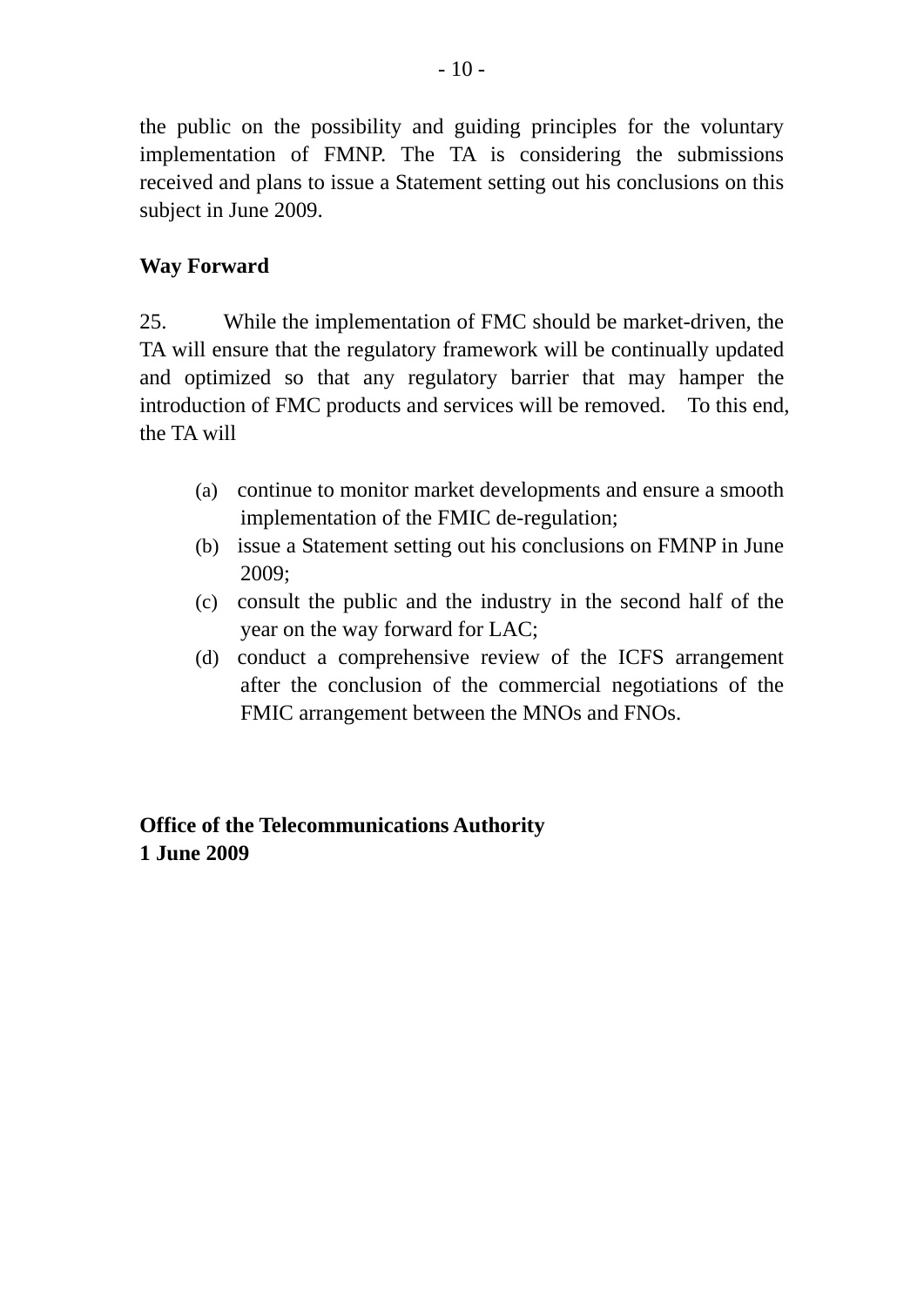#### **Annex**

#### **DEREGULATION FOR FIXED-MOBILE CONVERGENCE**

#### **Statement of the Telecommunications Authority**

### **27 April 2007**

### **EXECUTIVE SUMMARY**

The Telecommunications Authority (TA)'s concluded views and the regulatory changes that will be adopted as a consequence of the review in relation to fixed mobile convergence are summarized below:

### **Fixed Mobile Interconnection Charge (FMIC)**

- (1) The TA will de-regulate the existing FMIC arrangement. The regulatory guidance in favour of MPNP contained in the TA's Statement No.7 (Second Revision) on Interconnection and Related Competition Issues will be withdrawn, subject to a transition period.
- (2) The TA will also withdraw the regulatory guidance on interconnection links subject to the same transition period as for FMIC.
- (3) There will be a transition period of 2 years starting from the date of issue of this Statement before the changes in (1) and (2) are implemented.
- (4) The TA will not issue replacement regulatory guidance upon the withdrawal of the existing regulatory guidance. The TA will continue to monitor market developments and will re-consider the need for regulatory guidance should market conditions change and/or indications of likely market failure emerge.
- (5) For the avoidance of doubt, there will be no change to:
	- (a) the existing "Any-to-Any" ("A2A") regime which is preserved in its entirety by virtue of the relevant powers in the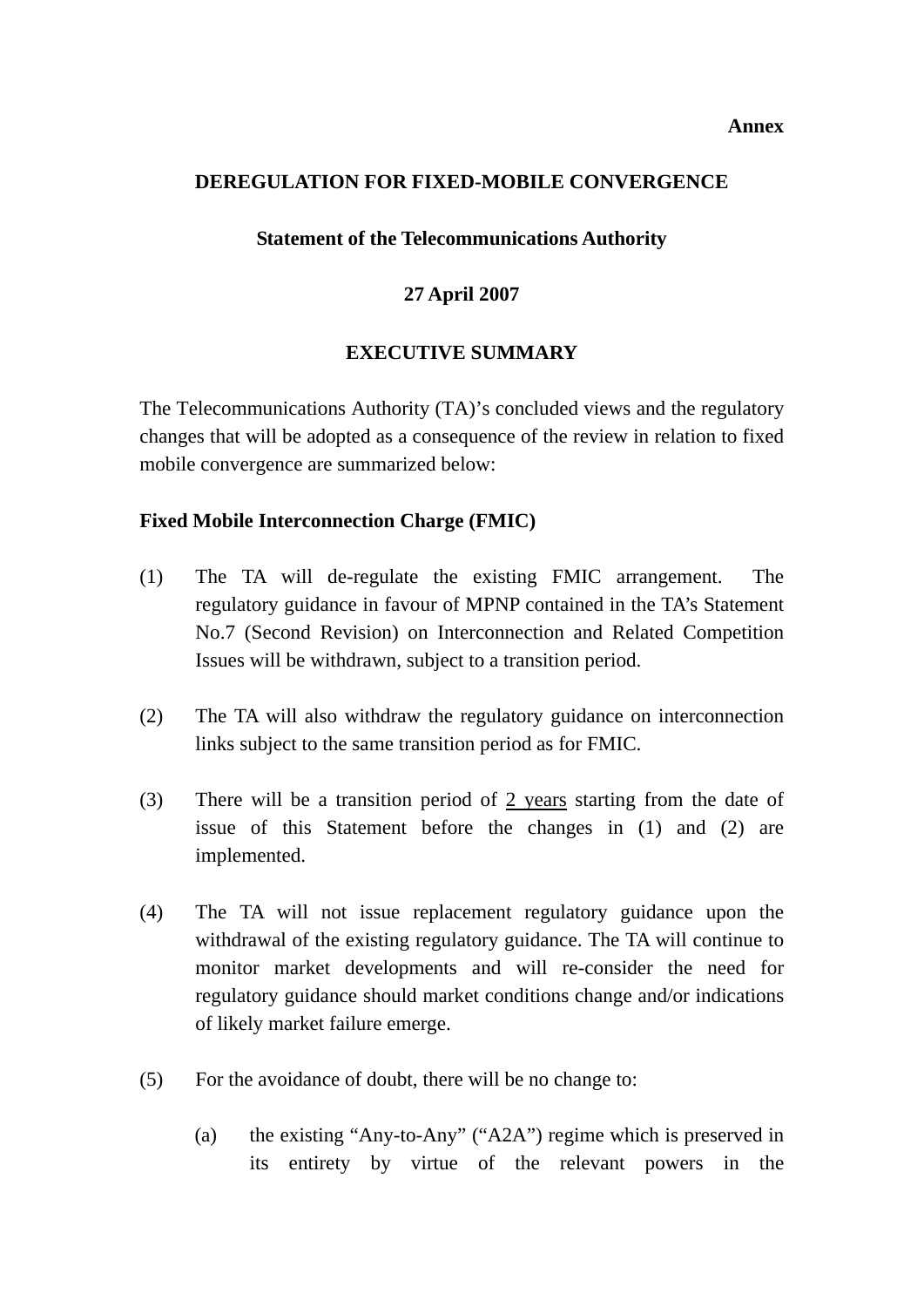Telecommunications Ordinance ("Ordinance") and made a condition of all licences granted to operators. The TA will intervene, on a case by case basis, where commercial negotiations between operators fail to achieve A2A connectivity; and

- (b) the TA's power under section 36A of the Ordinance as a last resort to intervene, on an ex post basis, if commercial negotiation fails to produce agreed terms of interconnection between FNOs and MNOs within a reasonable period of time.
- (6) The TA Statement No. 7 will be modified at the end of the transition period to reflect the above changes.

#### **Local Access Charges (LAC)**

- (7) The existing LAC arrangement will be maintained.
- (8) If and when there is a complete and valid application for a modification or withdrawal of the existing determination of LAC, the TA will consider the request in separate proceedings.

### **Unified Carrier Licence (UCL)**

- (9) The TA will make a recommendation to the Secretary for Commerce, Industry and Technology (SCIT) concerning the creation of the UCL by subsidiary legislation which will cover the general conditions, period of validity and licence fee of the UCL.
- (10) If SCIT approves the creation of the UCL, the TA may carry out further consultation (if necessary) at the appropriate time to solicit views on the special conditions for issue of the UCL.

### **Fixed Mobile Number Portability (FMNP)**

(11) The TA will conduct market research to understand the extent of consumer demand for FMNP and thus facilitate an assessment of the costs and benefits of FMNP before deciding whether to implement FMNP.